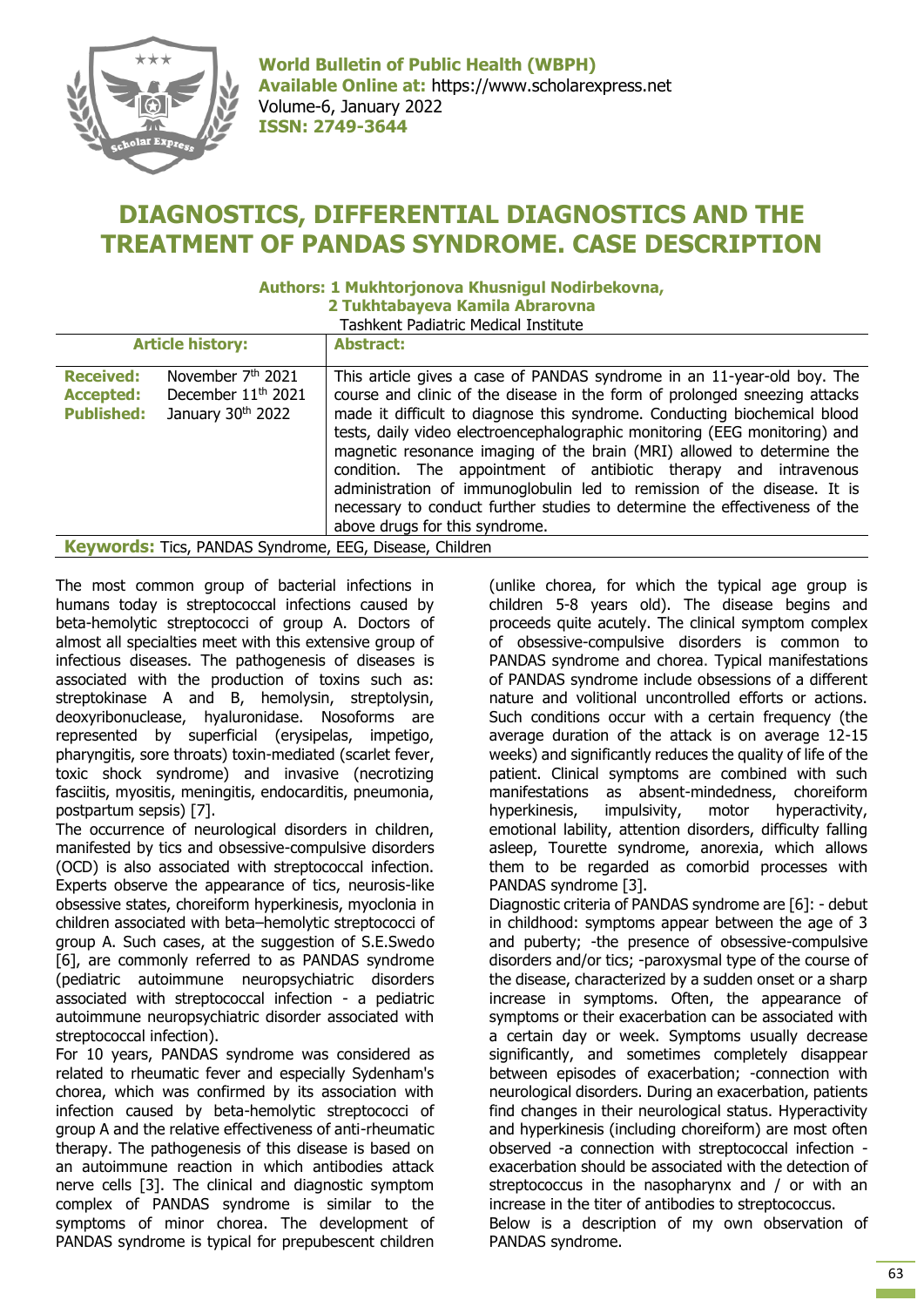

**World Bulletin of Public Health (WBPH) Available Online at:** https://www.scholarexpress.net Volume-6, January 2022 **ISSN: 2749-3644**

Patient A.X, 11 years old. At the age of 10, she complained of frequent sneezing, which occurs paroxysmally, lasting up to 8-9 hours, observed for 1.5- 2.0 months. These episodes occurred only in a state of wakefulness throughout the day, were not observed at night. Anamnesis vitae: a child from the 1st pregnancy. Pregnancy and childbirth proceeded normally. Birth weight - 3000, height - 54 cm. Discharged from the hospital on time. Up to 10 years of age, the development corresponded to the age norm, he was ill with tonsillitis every year.

Heredity for neurological and mental diseases is not burdened.

Anamnesis morbi: at the end of July 2017, at the age of 10, after a fright (a stray dog attacked), hiccups appeared, continuing throughout the day, followed by disappearance. On day 3, sneezing attacks appeared (60 per minute), which also lasted for 1 day, followed by the disappearance of symptoms. In October 2017, the boy suffered tonsillitis, after which the subfebrile temperature (37.3 – 37.6  $\degree$  C) remained for another 1.5 months. 10 days after recovery, paroxysms reappeared in the form of sneezing (with a frequency of 70-90 di per minute). The duration of episodes in general reached 8-9 hours throughout the day. By the evening, sneezing usually intensified and disappeared when falling asleep.

The examination of the child began with daily electroencephalographic (EEG) monitoring, which revealed the presence of motor tics (during sneezing, tic twitching of the eyes was observed), and also excluded the epileptic nature of paroxysms.

Magnetic resonance imaging revealed cleavage of the transparent septum, which, apparently, has nothing to do with this condition and is a variant of the norm.

Streptococcus mitis (106 KOE/ml) and Staphylococcus epidermidis (106 KOE/ml) were detected during backsowing from the nasopharynx; the number of bacteria is within normal limits. A biochemical blood test revealed a high rate of antistreptolysin-O (ASL-O) with normal indicators of C-reactive protein and rheumatoid factor.

\* ASL-About 460 IU/ml (norm - up to 150 IU/ml);

\* C-reactive protein ≤ 1 mg/l (norm - up to 5 mg/l);

 $*$  Rheumatoid factor (RF)  $\leq$  10 IU/ml (norm - up to 14 IU/ml)

Taking into account the presence of vocal and motor tics in combination with an increased level of ASL-O, the exacerbation of the symptoms of the disease after tonsillitis made it possible to suspect PANDAS syndrome as the cause of this condition.

Differential diagnosis with partial epilepsy, Tourette's syndrome and Sydenham's chorea was performed. The

literature describes cases of temporal lobe epilepsy with attacks in the form of sneezing [2], the daily EEG monitoring did not reveal either interictal or ictal (during sneezing) epileptiform changes. This is not an absolute exception (in some cases, a normal EEG does not exclude epilepsy), but it serves as a fairly strong argument against epilepsy. The theory of the nonepileptic origin of this condition was supported by the presence of motor tics.

Tourette's syndrome is a condition that can give a similar clinical picture (the presence of motor (eye twitching) and vocal (sneezing) tics). But in this case, the diagnostic criteria of Tourette's syndrome were not met, including a duration of more than 1 year. Such cases as the connection with tonsillitis, an increase in the level of ASL-O, the isolation of culture from the throat, make this condition more similar to PANDAS syndrome.

Sydenham's chorea was excluded due to the absence of proper choreiform hyperkinesis, polyarthritis and rheumocarditis based on normal indicators of C-reactive protein and rheumatoid factor.

A search for information on social networks revealed a description of similar cases in the Russian Federation and the USA:PANDAS syndrome was diagnosed and treated with intravenous immunoglobulin with a good effect [1]. Research data [1,5] determined the choice of human immunoglobulin as a treatment method.

Human immunoglobulin at a dose of 0.5  $q$  / kg / day IV was prescribed to the patient, followed by monthly administration for 6 months.

The first administration of immunoglobulin reduced the frequency of sneezing paroxysms by 75%. Azimac was also prescribed at a dose of 500 mg/day for three weeks [4]. By the end of the 2nd week of treatment, the tics disappeared completely. Remission lasted about 7 months with the further appearance of tics and their preservation throughout the whole day. To date, the boy's condition has stabilized. After the appearance of tics and their subsequent disappearance, remission is 4 months. The ASL-O index decreased to 350 IU/ml. Drug therapy is not carried out.

The analysis of this clinical case demonstrates the existence of a group of patients with a good therapeutic response to the administration of immunoglobulins and antibiotics. The mechanisms of development and course of this condition are not fully understood and require further research.

## **LITERATURE:**

1. [https://www/youtube/com/watch?v=57I01YR937](https://www/youtube/com/watch?v=57I01YR937U) [U.](https://www/youtube/com/watch?v=57I01YR937U)